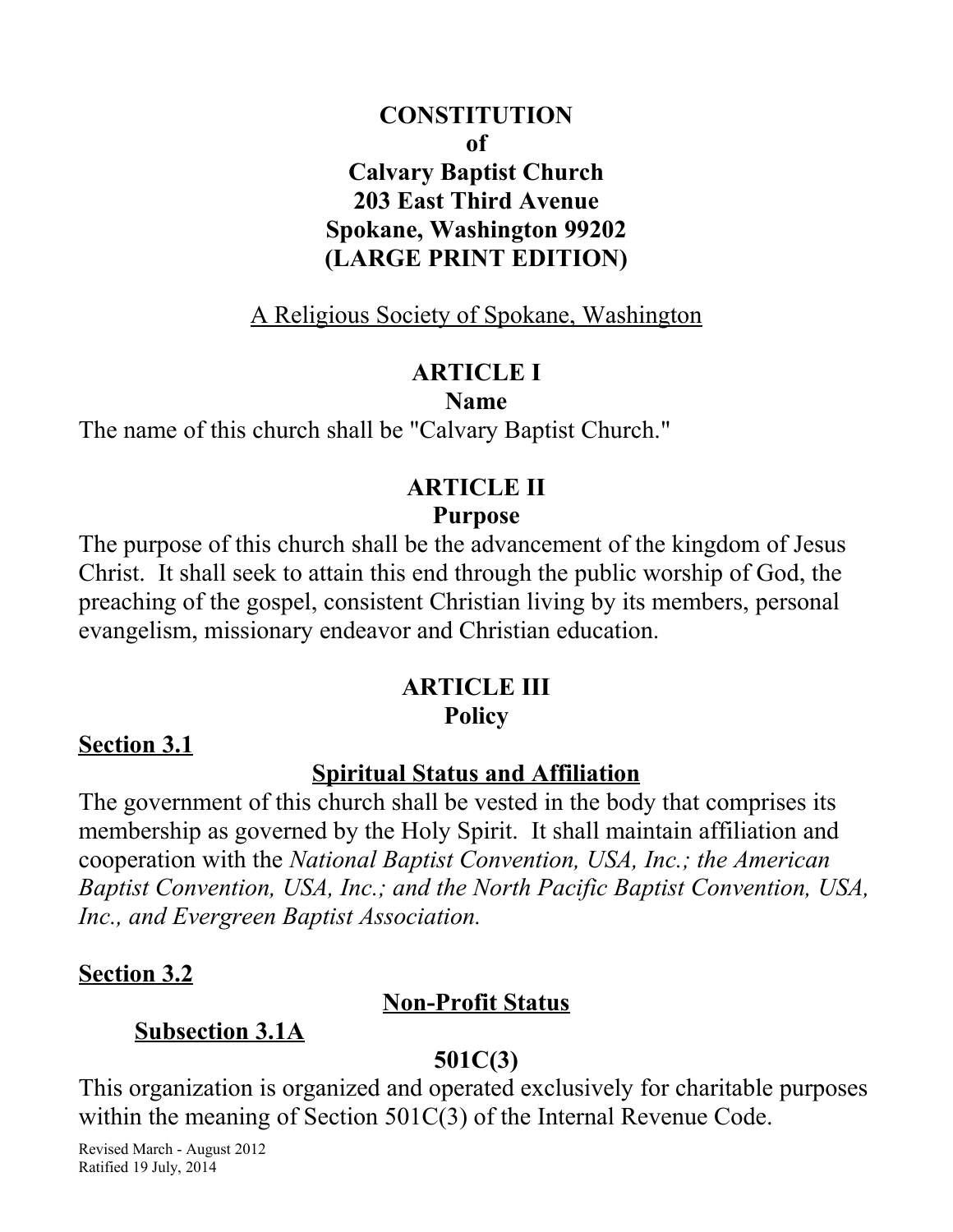#### **Subsection 3.2B**

### **Limitations**

Notwithstanding any other provision of these articles, the organization shall not carry on any other activities not permitted to be carried on: (a) by an organization exempt from Federal Income Tax under Section 501C3 of the Internal Revenue Code of 1954 (or the corresponding provision of any future United States Internal Revenue Law); (b) by an organization's contributions which are deductible under Section 170(c)(2) of the Internal Revenue Code of 1954 (or the corresponding provision of any future United States Internal Revenue Law).

#### **Subsection 3.2C**

#### **Dissolution of Funds**

Upon dissolution of the corporation, after paying or adequately providing for the debts and obligations of the corporation, the remaining assets shall be distributed to a nonprofit fund, foundation, or corporation which is organized and operated exclusively for charitable, educational, religious and/or scientific purposes and which has established its tax exempt status under 501C(3).

#### **ARTICLE IV Doctrine**

This church shall accept the old and new testaments as an all-sufficient basis of doctrine, practice and as a summary of principles for Christian conduct among its members.

### **ARTICLE V Membership**

### **Section 5.1**

### **Members**

The members of this church shall consist of persons professing faith in the Lord Jesus Christ and given the "Right Hand of Fellowship." Members shall be entitled to voice and voting rights and election to office. Persons who have officially united with the church and have been accepted for membership, but have not completed the membership process, may participate with choirs, assist auxiliaries and attend business meetings, but do not have voting rights at the meetings until they are full members.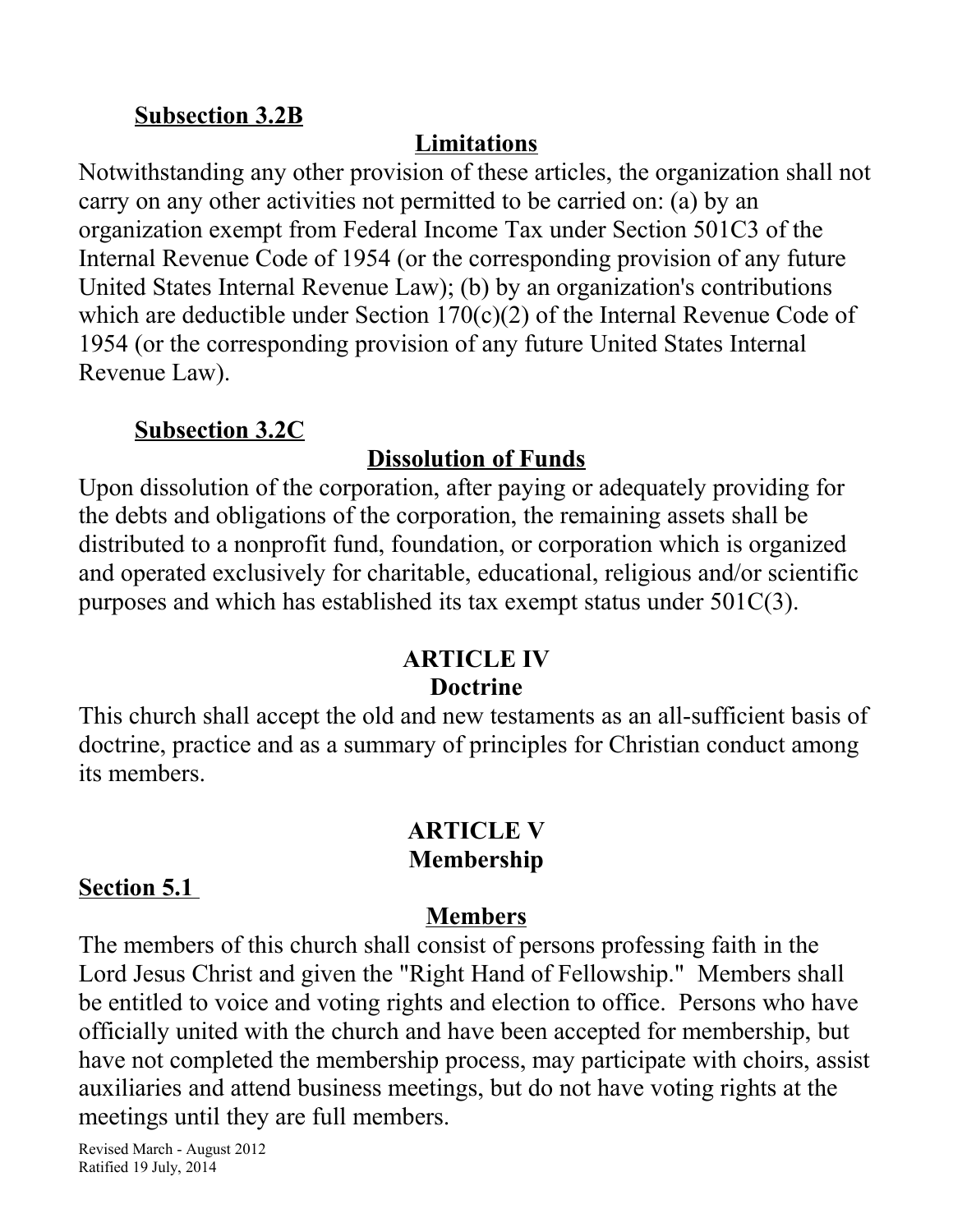#### **Section 5.2**

#### **Admission**

#### **Subsection 5.2A**

#### **By Baptism**

A person who confesses Jesus Christ as Lord and Savior; adopts the views of faith and principles of this church; instructed in membership preparatory seminar training; and baptized by immersion may be received into the fellowship of the church.

#### **Subsection 5.2B**

### **By Letter**

A person who has been baptized by immersion, and is in accord with the views, faith, and principles of this church may be received by letter from any other Christian church.

#### **Subsection 5.2C**

### **By Christian Experience**

A believer who has formally been a member of a Christian church, baptized by immersion, and is in accord with the views, faith, and principles of this church, may be received upon statement of experience.

#### **Subsection 5.2D**

#### **By Reinstatement**

A person who has been inactive in membership may be reinstated to membership after the "Right Hand of Fellowship."

### **Section 5.3**

### **Departing Membership**

Any person in good standing who plans to leave this church and desires a letter of recommendation to any other church may receive it upon request. The letter of request may contain the name of the church in which membership is requested. This letter may be mailed to that church or given to the member upon request.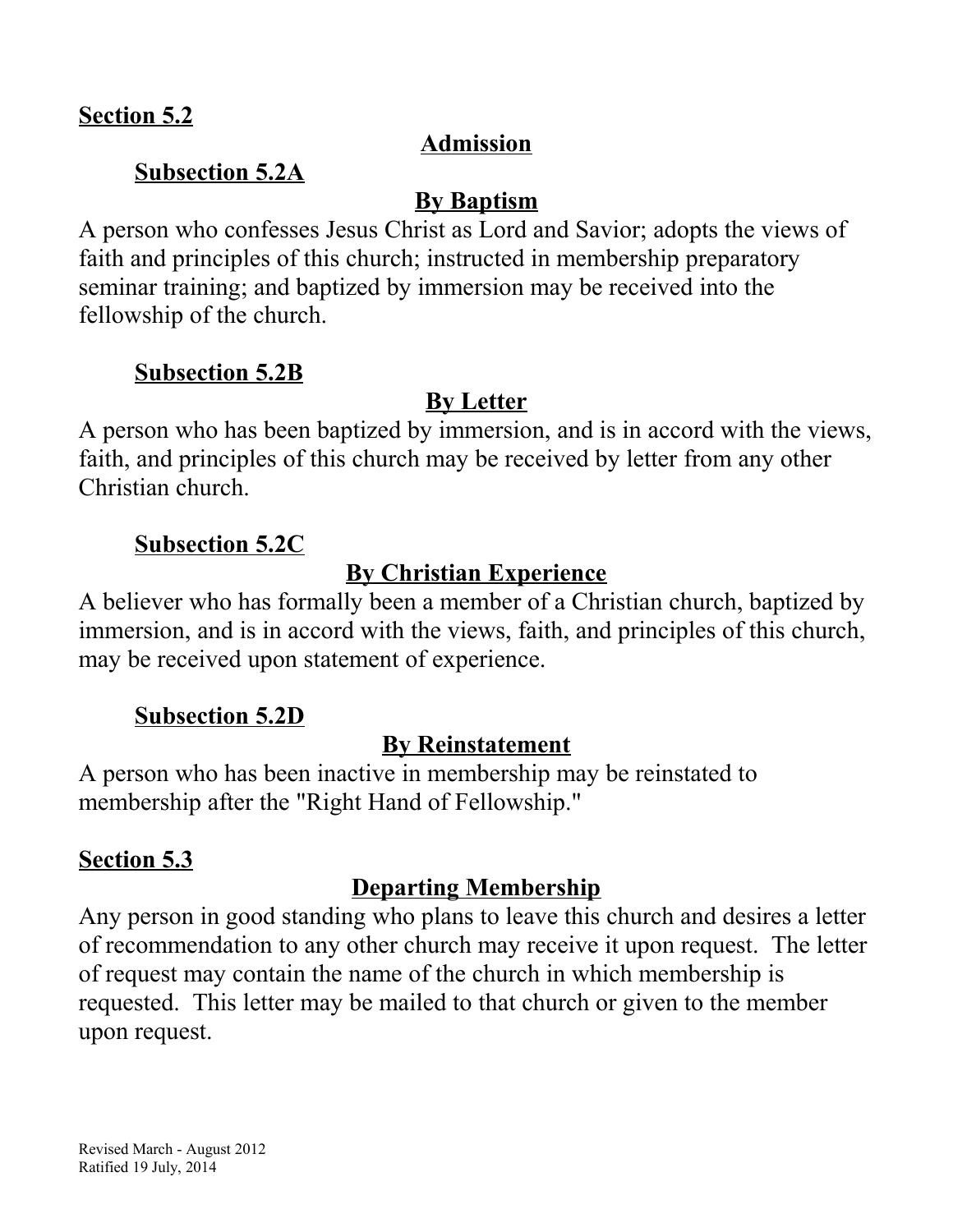### **ARTICLE VI The Pastor**

#### **Section 6.1**

#### **Pastoral Responsibilities**

### **Subsection 6.1A**

### **Spiritual Responsibilities**

The pastor shall have in his/her charge the spiritual welfare of the congregation, services of public worship, preach the gospel, administer the ordinances, authorize the "Right Hand of Fellowship" to the new members, determine when the Lord's Supper will be observed other than on the first Sunday, and schedule religious meetings.

### **Subsection 6.1B**

# **Business Meetings**

The pastor shall preside at all business meetings of the church and the advisory council. He/she may delegate this responsibility to the assistant pastor, chairperson of the deacons, chairperson of the trustees, or associate ministers.

# **Subsection 6.1C**

# **Supervision**

The pastor shall have decision-making authority pertaining to all spiritual, physical matters of the church, give direction, and supervision to all departments, be an ex-officio member of all ministries, committees and auxiliaries, and appoint new members to the Mother Ministry. The pastor shall fill all appointed positions, suspend/terminate members from ministries/committees, etc. who become an offense to the church or cannot function in that capacity, consult with the trustees on the employment of all church workers, approve all church correspondence, announcements, programs, make recommendations on persons nominated to key positions prior to the annual election of officers, and present to the trustees a proposed budget by September 1st for the ministerial staff.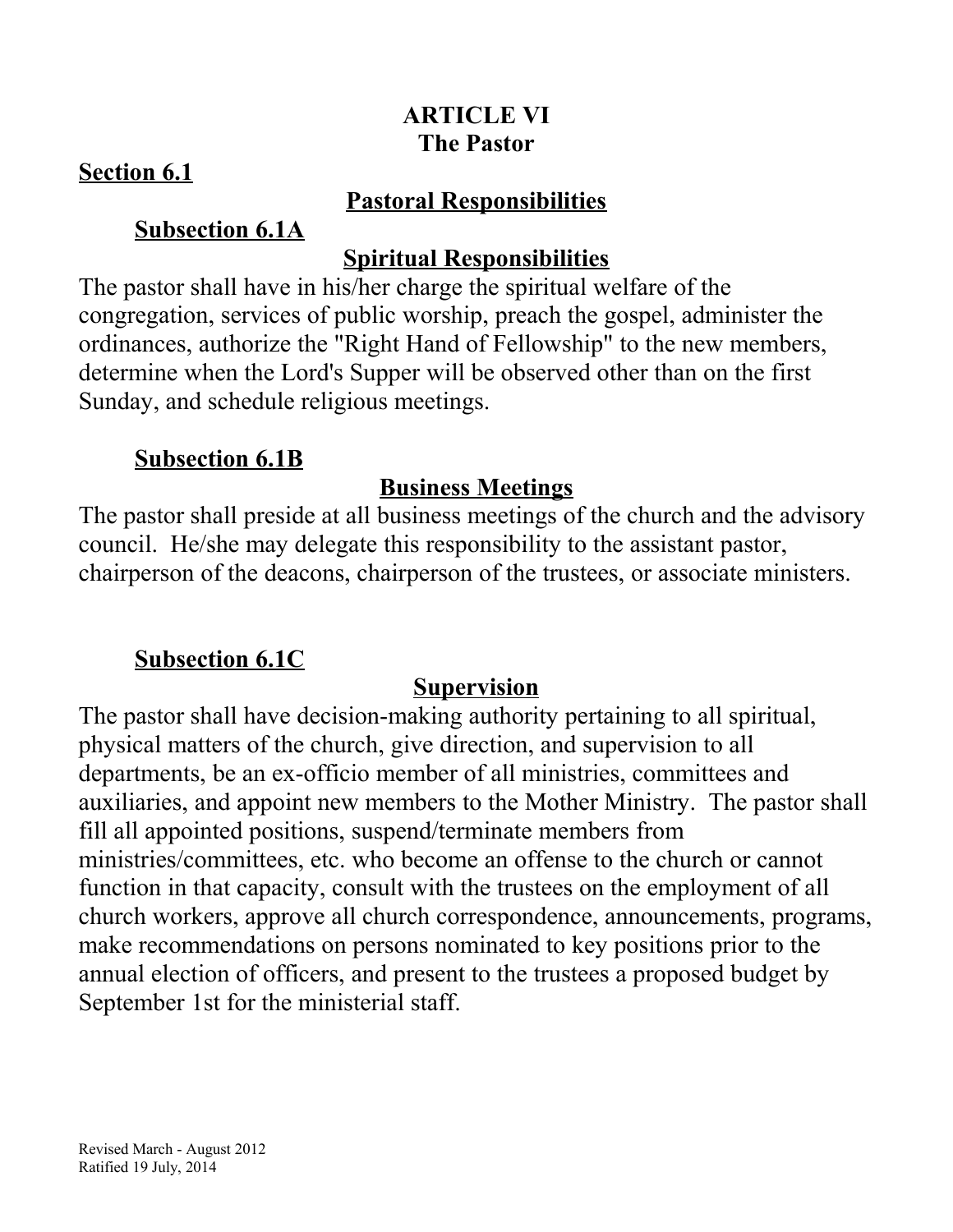#### **Section 6.2**

### **Call of the Pastor**

The call of the pastor shall come before the church either at the quarterly business meeting or at a special meeting called for such a purpose. Notice of such meeting and its purpose shall be read from the pulpit on two successive Sundays. A vote of two thirds of the members present and qualified to vote shall be necessary to extend a call. The vote shall be by written ballot. Only one candidate shall be presented to the church at a time.

#### **Section 6.3**

### **Termination of the Pastorate**

The term of office may end upon at least ninety days written notice by the pastor, the church or by mutual consent. Termination of said office shall be voted at a regularly scheduled or special meeting called for this purpose. Notice of such meeting and its purpose shall be read from the pulpit on two successive Sundays. A vote of two-thirds of the members present and qualified to vote shall make valid termination of said office. The vote shall be by written ballot if notice is given by the church. Should the termination go into effect prior to ninety days, the monthly salary will be prorated.

#### **ARTICLE VII**

#### **Assistant Pastor and Associate Ministers**

**Section 7.1**

### **Assistant Pastor**

**Subsection 7.1A**

#### **Responsibilities**

The assistant pastor shall perform all duties assigned by the pastor, preside in the pastor's absence and receive a stipend.

#### **Subsection 7.1B**

### **Election/Termination**

The assistant pastor shall be recommended by the pastor subject to election by the church. He/she shall be recommended for termination by the pastor and subject to approval of the church.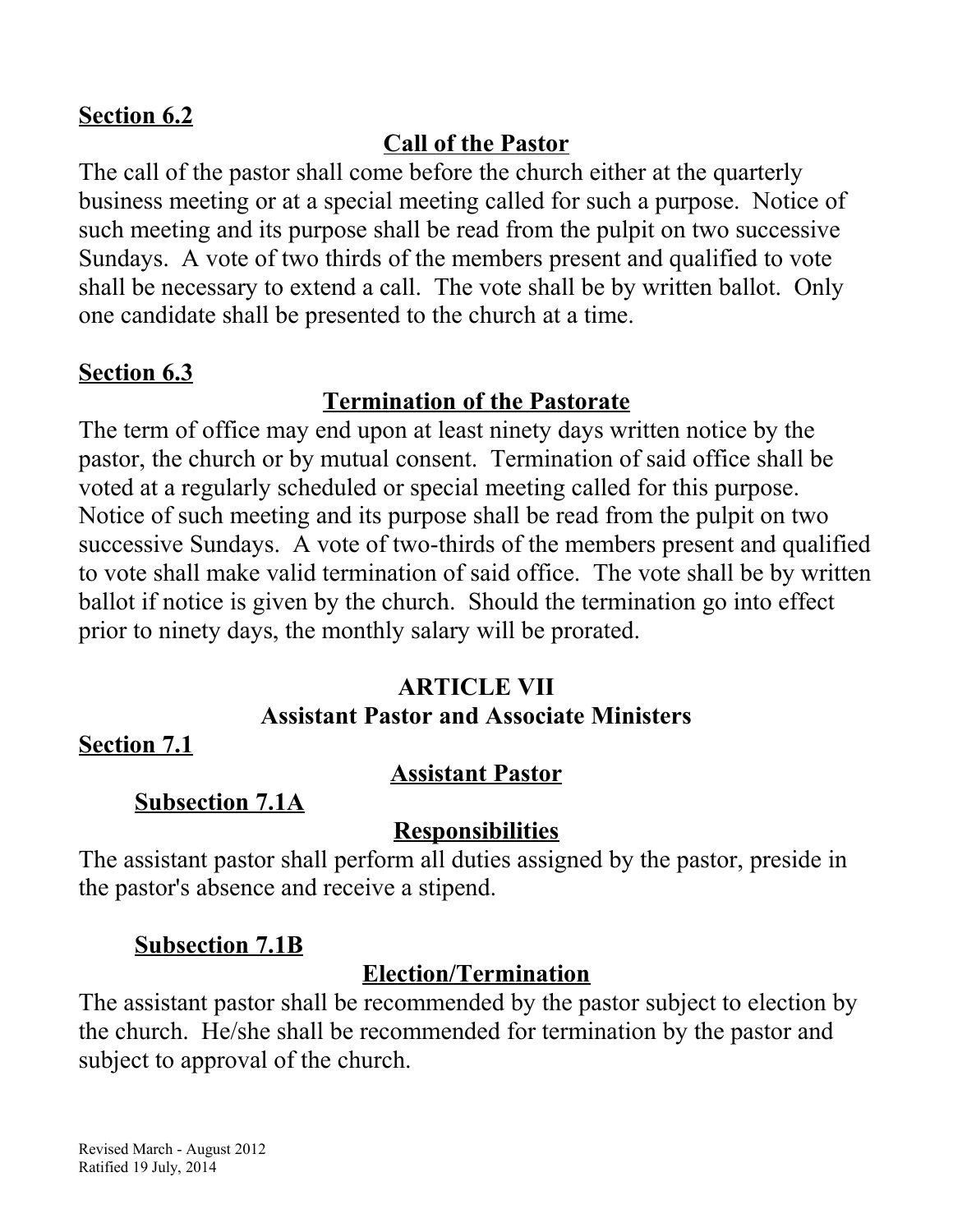#### **Section 7.2**

### **Associate Ministers**

Associate ministers shall be assigned duties as designated by the pastor/assistant pastor.

#### **ARTICLE VIII Elected Officers**

#### **Section 8.1**

#### **Elections**

All officers shall be elected annually to serve for one year. Officers to be elected include church clerk and assistant, treasurer and assistant, financial secretary and assistant, director of Christian Education and assistant, and at least seven trustees. The financial secretary and treasurer cannot be the same person. All elected officers are required to attend the annual leadership workshop before installation.

#### **Section 8.2**

#### **Elected Officers' Responsibilities**

**Subsection 8.2A**

### **Church Clerk**

### **Subsection 8.2A. 1**

### **Records**

The clerk shall be the official custodian of records, keep a complete record of the transactions of all business at the meetings of the church, and the advisory council, and read minutes for approval at the following business meeting, maintain a record of the names and addresses of members with date and manner of admission, a record of baptism, a list of suspended members, and preserve on file all communications and written reports.

### **Subsection 8.2A.2**

### **Correspondence/Reports**

The clerk shall notify all officers, committee members, and delegates of their election and appointments, issue all letters of dismissal and recommendations voted on by the church, give legal notice of all meetings where required, and distribute all correspondence and all other printed materials representing the church (i.e. outgoing mail, church programs, and announcements). The clerk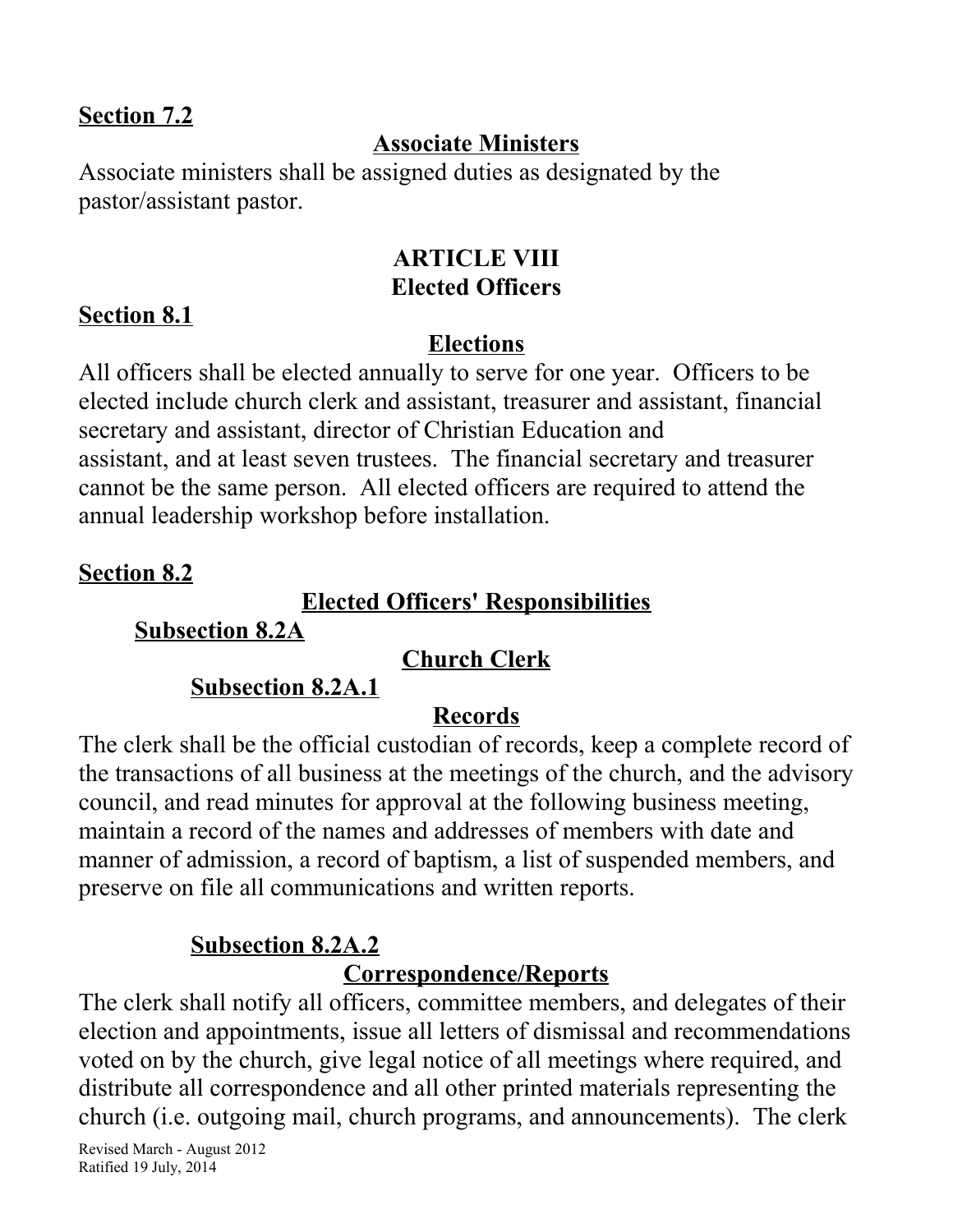shall provide semiannually to the Deacon Ministry an up to date church roster, and deliver immediately to his/her successor all books and records pertaining to this office.

### **Subsection 8.2B**

# **Assistant Church Clerk**

The Assistant Clerk shall assume the duties of the church clerk in the absence of the church clerk and perform other duties as assigned by the church clerk.

### **Subsection 8.2C**

### **Treasurer**

# **Subsection 8.2C1**

## **Duties/Responsibilities**

Receive all monies from the hands of the financial secretary. The treasurer shall have custody of the funds of the church, make all deposits in the name of the church, have access to the securities, investments, title papers and other valuable documents of the church, be bonded with a security company bond in such amount as designated by the trustees, disburse funds only on the instruction of the trustees or for regular recurring bills, such as utilities, phone, and internet.

# **Subsection 8.2C2**

# **Reports and Audits**

The treasurer shall provide an itemized report of disbursements showing the financial condition of the church monthly to the Trustee Ministry and quarterly to the general church meeting. Make other reports requested by the church or the trustees. Present trustees a proposed budget by September 1st.

# **Subsection 8.2D**

# **Assistant Treasurer**

The Assistant Treasurer shall assume the duties of the treasurer in the absence of the treasurer and perform other duties assigned by the treasurer.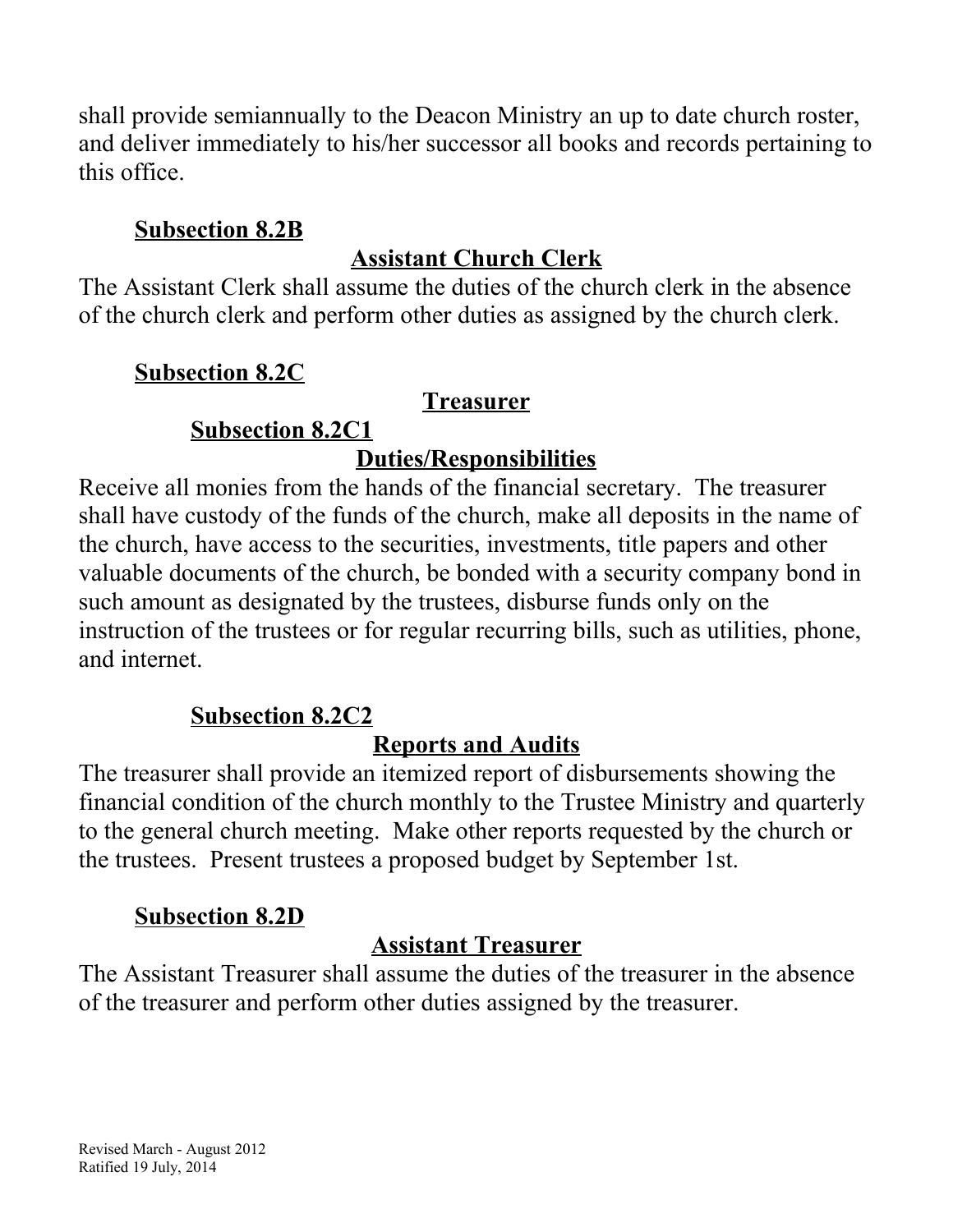### **Subsection 8.2E**

### **Financial Secretary**

#### **Subsection 8.2E1 Duties/Responsibilities**

### The financial secretary is the receiving agent for all monies contributed to the church. He/she shall keep an accurate account thereof between the church and its members of all pledges and contributions made, keep separate accounts of all funds raised or contributed as required, and render a statement to the treasurer along with all monies to be deposited. Records shall be maintained for seven years.

### **Subsection 8.2E2**

### **Reports**

The financial secretary shall make a monthly report to the Trustee Ministry on the status of disbursement vouchers, an itemized report of receipts and disbursements as related to the vouchers written/approved and the annual church budget, and make such other financial reports as requested by the church or the trustees.

### **Subsection 8.2F**

# **Assistant Financial Secretary**

The Assistant Financial Secretary shall assume the duties of the financial secretary in the absence of the financial secretary and perform other duties assigned by the financial secretary.

### **Subsection 8.2G**

# **Director of Christian Education**

The Director of Christian Education shall be responsible for coordinating all phases of Christian education and for developing a comprehensive program with the Pastor.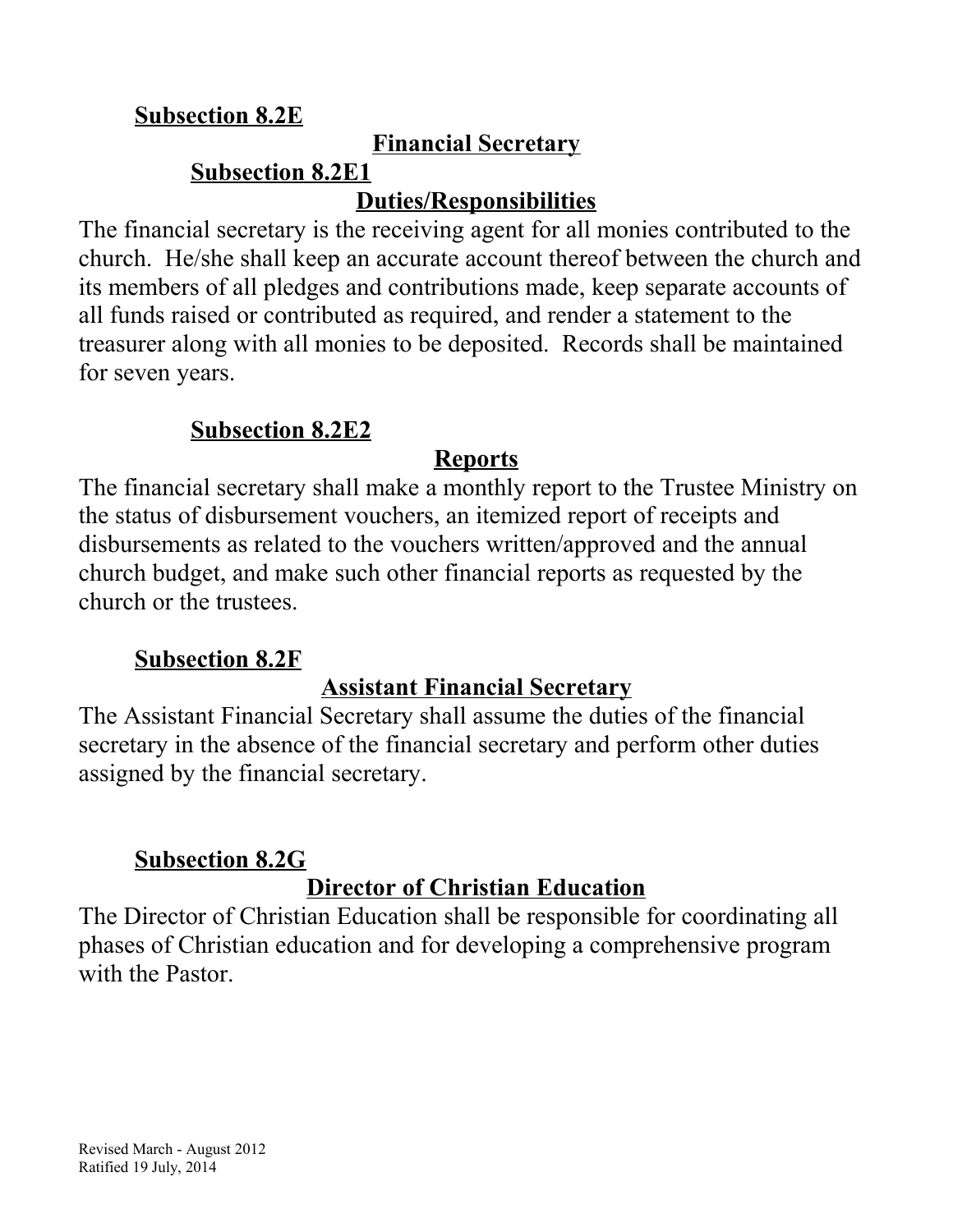#### **Subsection 8.2H Assistant Director of Christian Education**

The Assistant Director of Christian Education shall assume the duties of the Director of Christian Education in the absence of the Director, and perform other duties as assigned by the Director.

### **Subsection 8.2I**

# **Trustee Ministry**

There will be at least seven trustees who shall be responsible for all property belonging to the church. These trustees shall take necessary measures for the property's protection, management and upkeep. The chairperson may preside over the church business meetings and the advisory council in the absence of the Pastor/Assistant Pastor or Chairman of the Deacon Ministry.

### **ARTICLE IX Ministries, Councils and Departments**

### **Section 9.1**

### **Advisory Council**

### **Subsection 9.1A**

# **Composition**

The advisory council shall consist of the pastor, chairpersons and directors of all ministries, church clerk, treasurer and financial secretary. The pastor/advisory council may invite other persons as required. The council shall meet as required and called by the pastor. The church clerk shall act as the secretary at these meetings.

# **Subsection 9.1B**

# **Responsibilities**

The council shall undertake to strengthen the total work of the church and all auxiliary organizations, be responsible for overseeing the nominating committee, be responsible for securing an interim pastor and nominating a pulpit committee, and be responsible for appointing, with the pastor, all positions listed in Article X. The Pastor shall fill all appointed positions.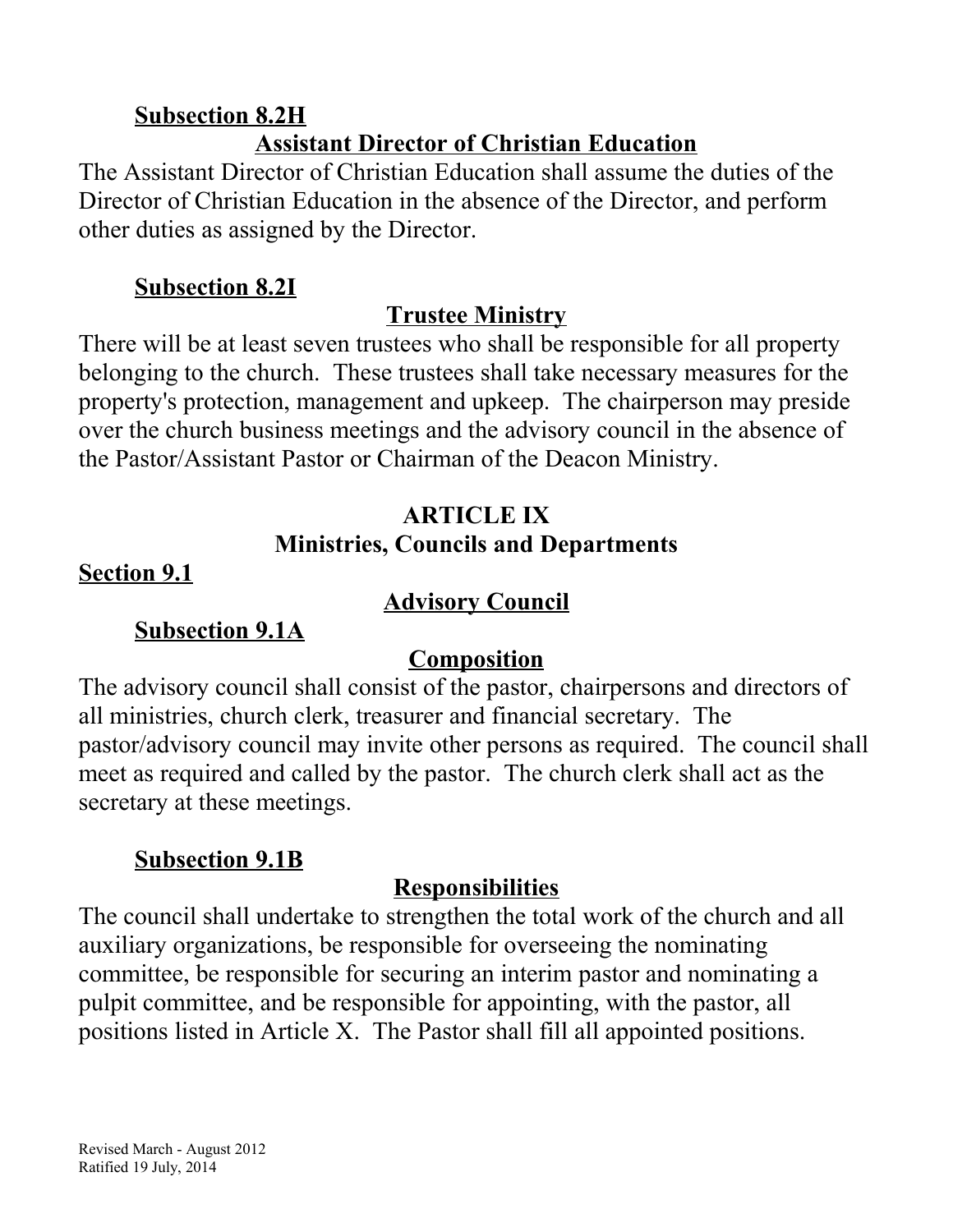#### **Deacons**

#### **Subsection 9.2A**

### **Spiritual Responsibilities**

The deacons shall assist the pastor, promote Christian instruction, minister to church members, provide the pulpit supplies, assist with the Communion Table preparation, serve the Lord's Supper, lead the prayer service, visit the membership periodically, and provide care for the sick and distressed members. The deacons shall also direct the disbursement of the benevolent funds, conduct devotion/religious services as required, and be trained and ordained as determined by the pastor and deacons.

#### **Subsection 9.2B**

### **Meetings and Reports**

The deacons shall elect from its membership the usual officers, meet each month, and provide a written report to church at each quarterly meeting. Present to the trustees a proposed budget by September 1st. Attendance by a majority of members shall constitute a quorum. The chairman may conduct the advisory council and business meetings in the absence of the pastor or assistant pastor.

### **Subsection 9.2C**

### **Selection/Termination**

The Deacons are recommended by the church membership for approval by the pastor and terminated in the same manner. The pastor may remove a Deacon that becomes an offense to the church by reason of immoral or unchristian conduct, or by consistent breach of his covenant vows.

### **Section 9.3**

#### **Deaconesses**

### **Subsection 9.3A**

### **Spiritual Matters**

The Deaconesses shall assist the pastor, promote Christian instruction. Minister to the membership, prepare and assist in serving the Lord's Supper, lead the prayer service in the absence of Deacons or as requested, visit the membership, care for the sick and distressed members, assist with the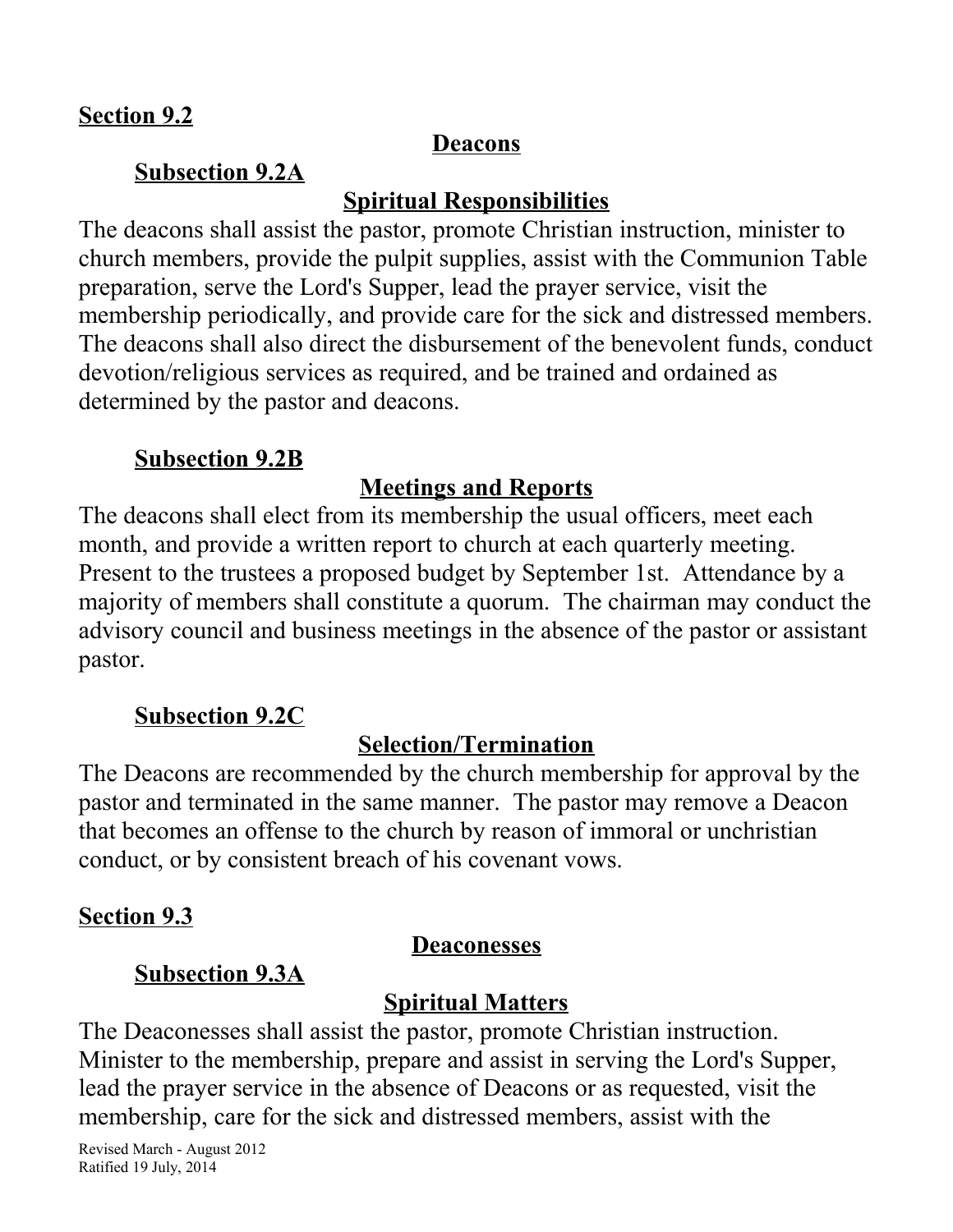Baptismal preparations, and perform such duties usually assigned to Deacons in their absence.

#### **Subsection 9.3B**

# **Meetings**

The Deaconesses shall annually elect the usual officers from their membership, meet monthly, provide a written report to church at each Quarterly Meeting, present to the Trustees a proposed budget by September 1.

## **Subsection 9.3C**

# **Selection/Termination**

The Deaconesses are recommended by the church membership for approval by the pastor and terminated in the same manner. The pastor may remove a Deaconess that becomes an offense to the church by reason of immoral, unchristian conduct, or by consistent breach of her covenant vows.

### **Section 9.4**

### **Trustee Ministry**

### **Subsection 9.4A**

# **Composition**

The Trustee Ministry shall annually elect the usual officers from its membership. The Trustee Ministry shall consist of seven members, and meet each month. Attendance by a majority of members shall constitute a quorum. Members who miss three consecutive meetings without excuse shall be dismissed for dereliction of duty.

### **Subsection 9.4B**

# **Reports/Employees**

The trustees shall hold in trust all property belonging to the church and take necessary measures for its protection, management and upkeep, have custody/access to all securities, investments, title papers, and other valuable documents of the church, and determine the use of the church building for all extra or secular purposes. Trustees shall have no power to buy, mortgage, lease or transfer any property without specific vote of the church authorizing such action.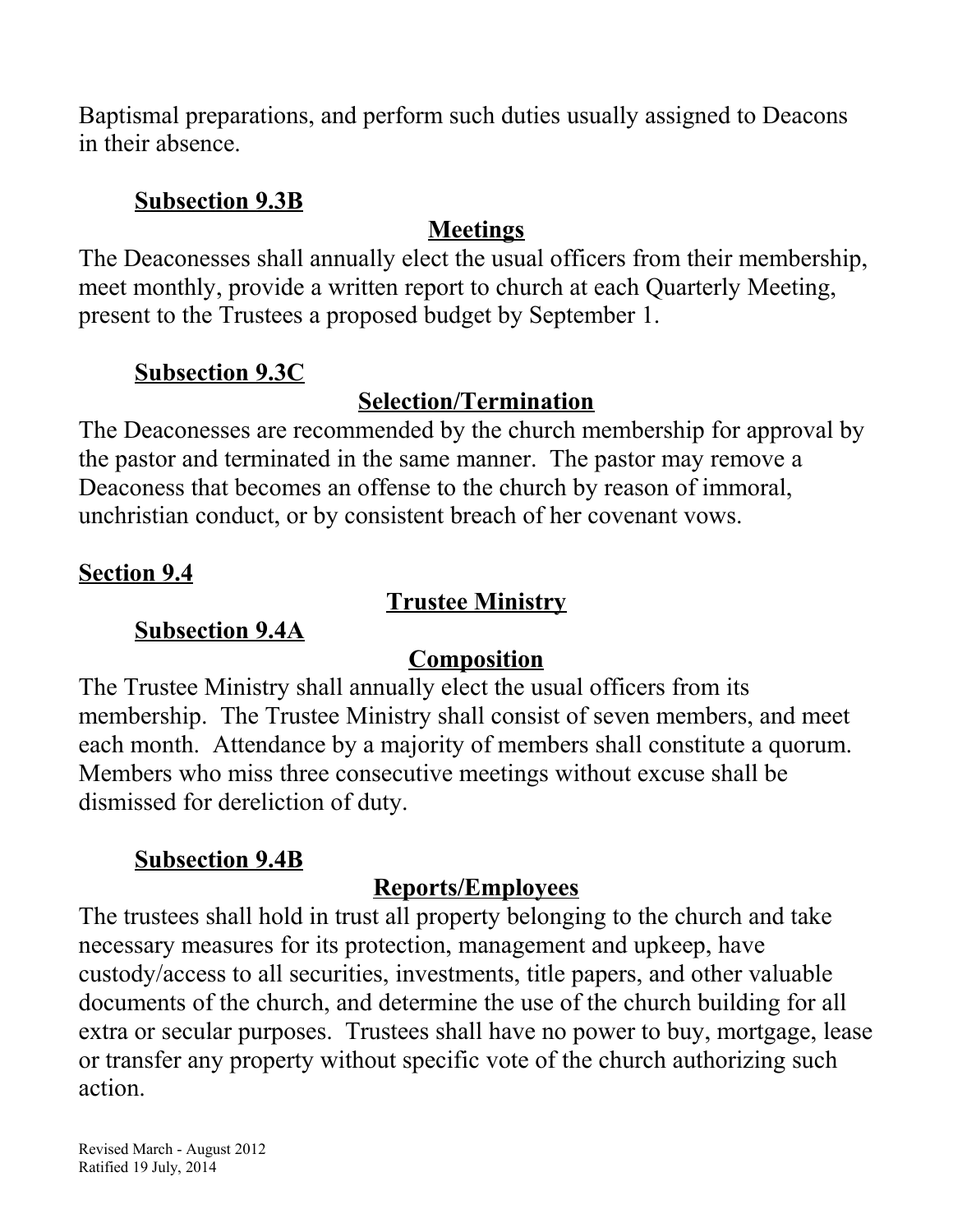### **Subsection 9.4C**

# **Funds**

The trustees shall designate the bank where the funds of the church shall be deposited, have authority to spend up to \$2,500 without prior approval of the church, authorize disbursement of all funds, authorize the use of charge cards, and establish charge limits and type of purchases allowed. However, the deacons shall maintain the authority to disburse benevolent funds.

### **Subsection 9.4D**

## **Reports/Employees**

The trustees shall provide a written report to the church at each quarterly meeting, review and evaluate projected budgets from each ministry by September 1st, develop a budget for projected church expenses, and present it to the church for consideration in October.

### **Section 9.5**

## **Christian Education Ministry**

The Christian Education Ministry shall include the Sunday School, orientation classes, midweek bible classes and all other related educational activities. A Director of Christian Education shall be elected to chair and head this ministry. This ministry shall consist of the head of each of the previously named church school activities and the Director of Youth. Each school activity shall follow the general guidelines of the Christian Education Ministry. The Director of Christian Education shall collect reports from the head of each activity for quarterly submission.

### **Subsection 9.5A**

### **Responsibilities**

This ministry shall be responsible for the organization and administration of the entire church educational program, to include developing and interpreting the educational needs of the church, time schedules, housing, equipment and curriculum, the number and organization of classes, enlisting, training, and supervising teachers, and hold monthly meetings of the ministry. Attendance by a majority of members shall constitute a quorum. The director shall be responsible for all books, papers, and documents pertaining to the affairs of the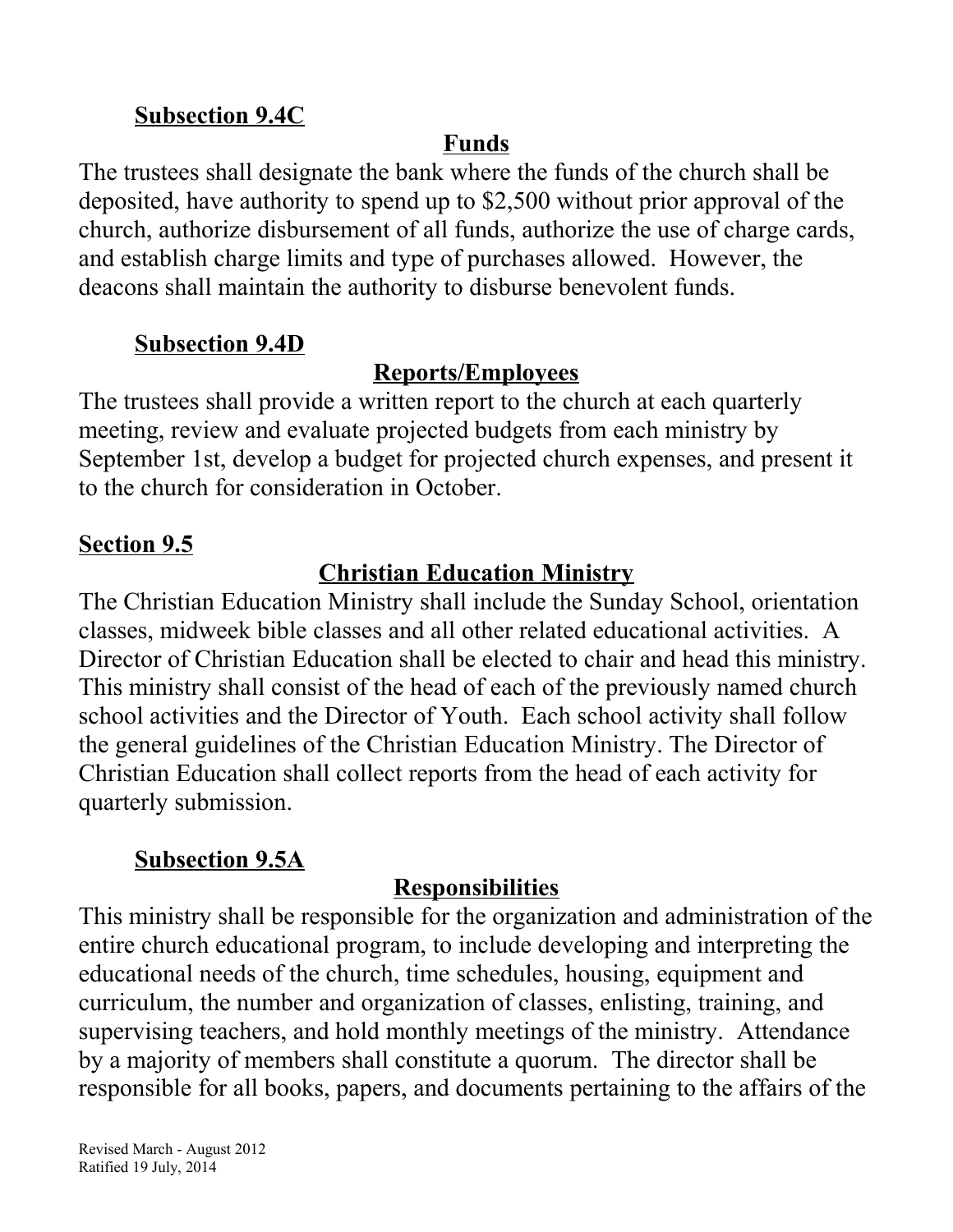ministry, and prepare and present a budget to the trustees by September 1st. This budget will include all church school activities.

#### **Subsection 9.5B**

# **Sunday School**

The Sunday School shall be organized to meet the educational needs of the church.

### **Subsection 9.5C**

### **Orientation Class**

The Orientation Class shall include the membership preparatory seminar training for all new members.

### **Subsection 9.5D**

## **Midweek Bible Classes**

The midweek bible class shall be organized to teach bible lessons and train the membership.

### **Section 9.6**

# **Men's Ministry**

The Men's Ministry is designed to teach and train men of all ages to become effective church workers, leaders, and missionaries. It shall meet monthly, elect the usual officers, and submit to the Trustee Ministry a proposed budget by September 1st.

# **Section 9.7**

# **Youth Ministry**

The Youth Ministry shall be headed by a director who will be responsible for coordinating all youth/young adult activities, conduct the children's church. The director is a member of the Christian Education Ministry. The ministry will submit a budget to the trustees by September 1st.. Select activities to aid in their spiritual growth and development.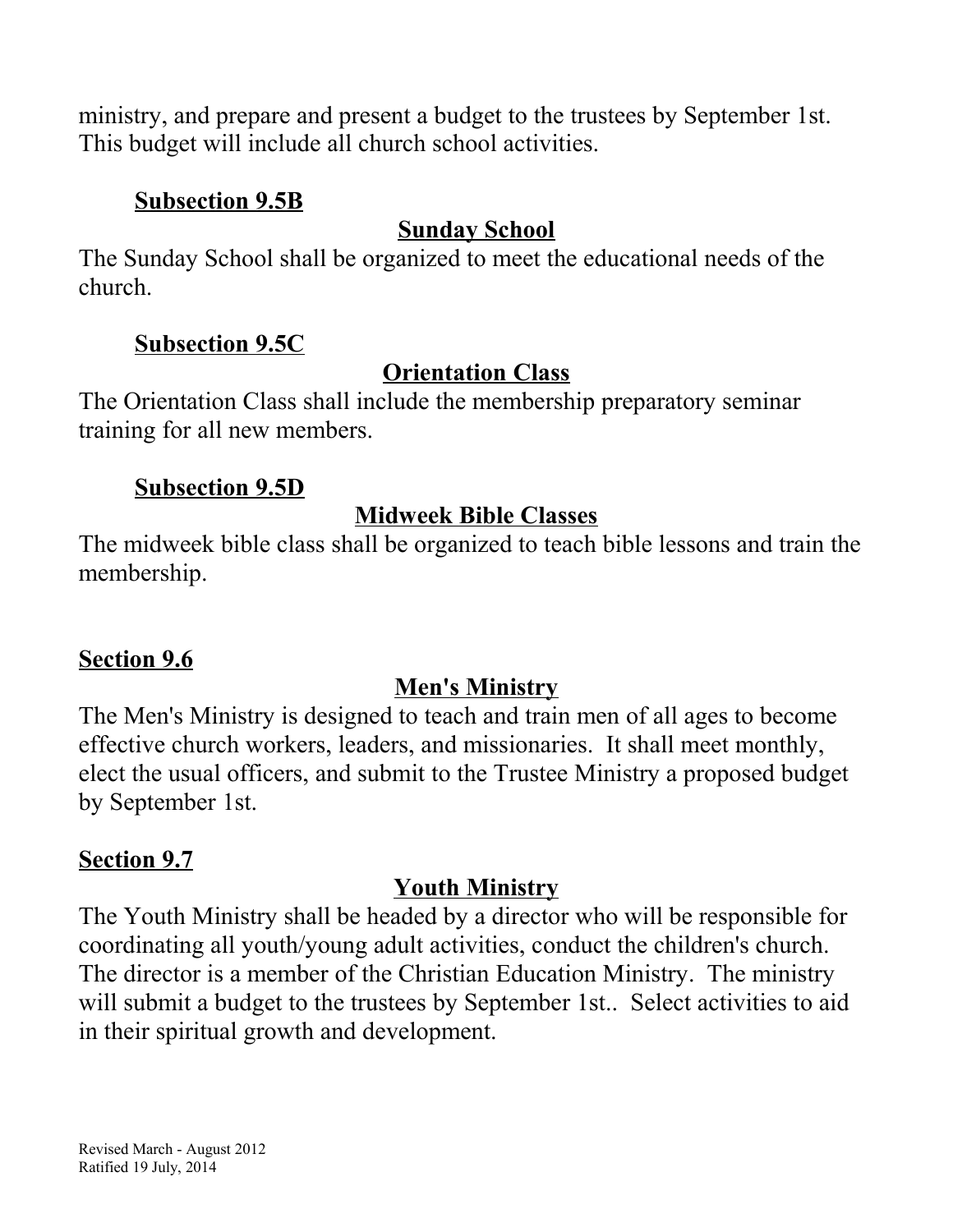#### **Section 9.8**

### **Music Ministry**

The ministry of music shall consist of a director, all choirs, musical groups, and musicians. The music committee shall consist of the director of music (appointed by the pastor/advisory council), each choir/musical group director, the children's choir leaders and musicians. The director of music shall be responsible for the general supervision and development of the entire church musical program. The committee shall formulate standards for all musical groups with respect to qualification, selection of music and performance. The director shall submit a budget to the trustees by September 1st.

### **Section 9.9**

#### **Women's Ministry**

The Women's Ministry shall be comprised of all mission auxiliaries/circles governed by the Women's Ministry. The Women's Ministry will have the usual officers elected from the ministry as well as the presidents and advisers of each auxiliary/circle. Each circle shall elect annually the usual officers. The purpose of the ministry and its auxiliaries is to increase the interest in mission work and giving throughout the total church. This may be achieved by sponsoring special events, speakers, films, or other projects that promote a mission endeavor. The women's ministry shall promote and/or cooperate with other churches, conventions and associations. The ministry shall submit a budget to the trustees by September 1st.

#### **Section 9.10**

### **Usher Ministry**

The Usher Ministry shall consist of all usher groups. The director shall be appointed by the pastor/advisory council and shall serve as general president exercising supervision over each usher ministry. Each ministry shall elect the usual officers. The ushers shall be responsible for greeting and seating the congregation, receiving the offerings, and other duties as required. They may affiliate with the United Ushers Organization. The ministry shall submit a proposed budget to the trustees by September 1st.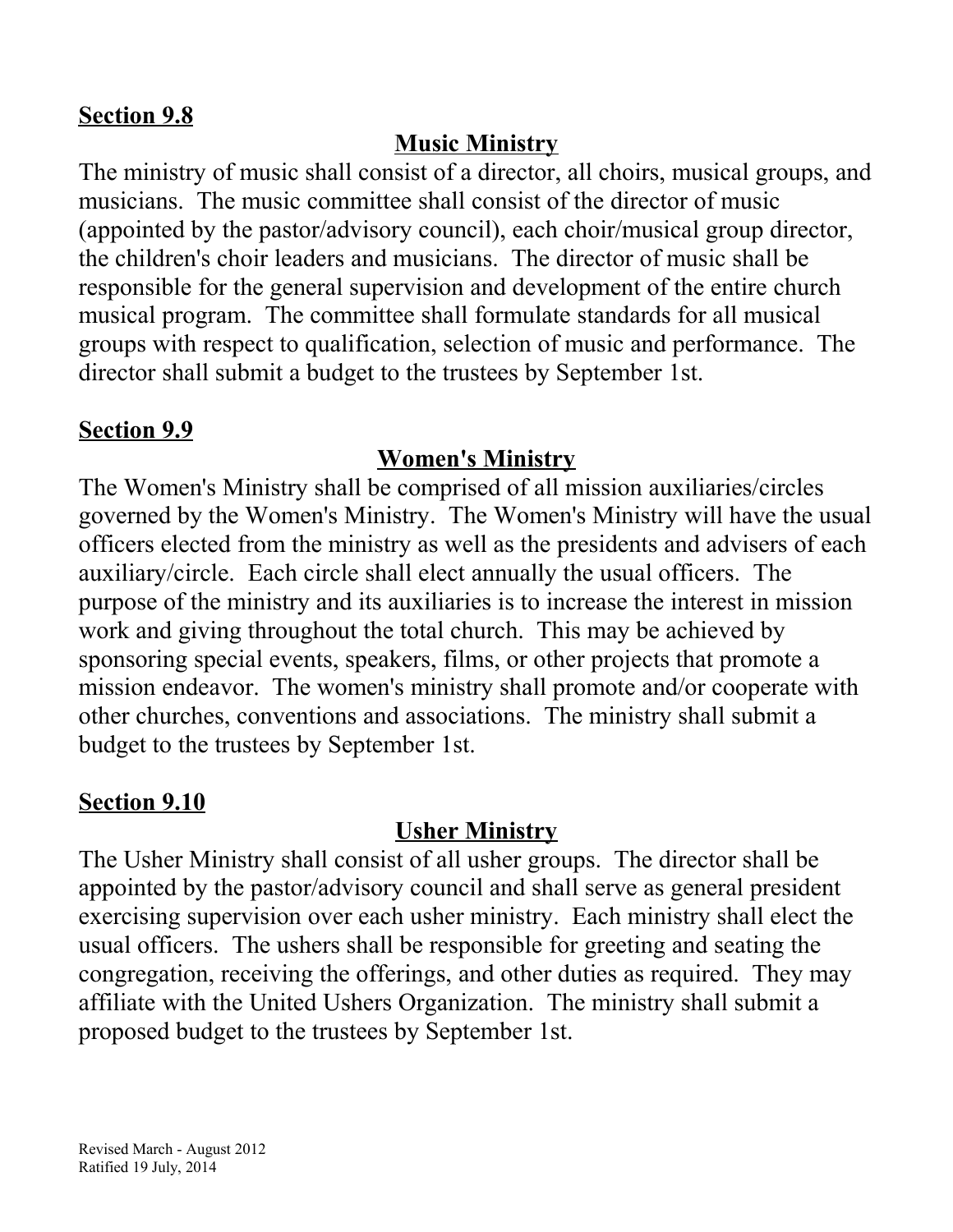#### **Section 9.11**

### **Mothers' Ministry**

This is an honorary ministry, appointed by the pastor. The mothers are to minister to and advise the pastor and general membership. Members are appointed for life.

# **ARTICLE X Appointments by the Pastor/Advisory Council**

### **Section 10.1**

### **Positions to be Appointed**

Positions to be appointed include Announcement clerk, Auditing committee, Hospitality/events committee, Kitchen supervisor, Nominating committee, Purchasing clerk, and Public information committee. New positions may be created as the need arises.

### **Section 10.2**

### **Responsibilities of Appointed Positions**

All appointed officers and committees shall present to the Trustee Ministry a proposed budget by September 1st.

### **Subsection 10.2A**

# **Announcement Clerk**

The clerk shall make public announcements as required, coordinate with the pastor for announcements to be made, and coordinate with the public information committee as needed.

### **Subsection 10.2B**

# **Auditing Committee**

The committee shall audit the financial records of the church, and make a written report semiannually to the church. All financial records shall be made available to the committee as required.

# **Subsection 10.2C**

# **Hospitality/Events Committee**

The committee should promote fellowship with the church. (I.E., refreshments, anniversaries, picnics.)

Revised March - August 2012 Ratified 19 July, 2014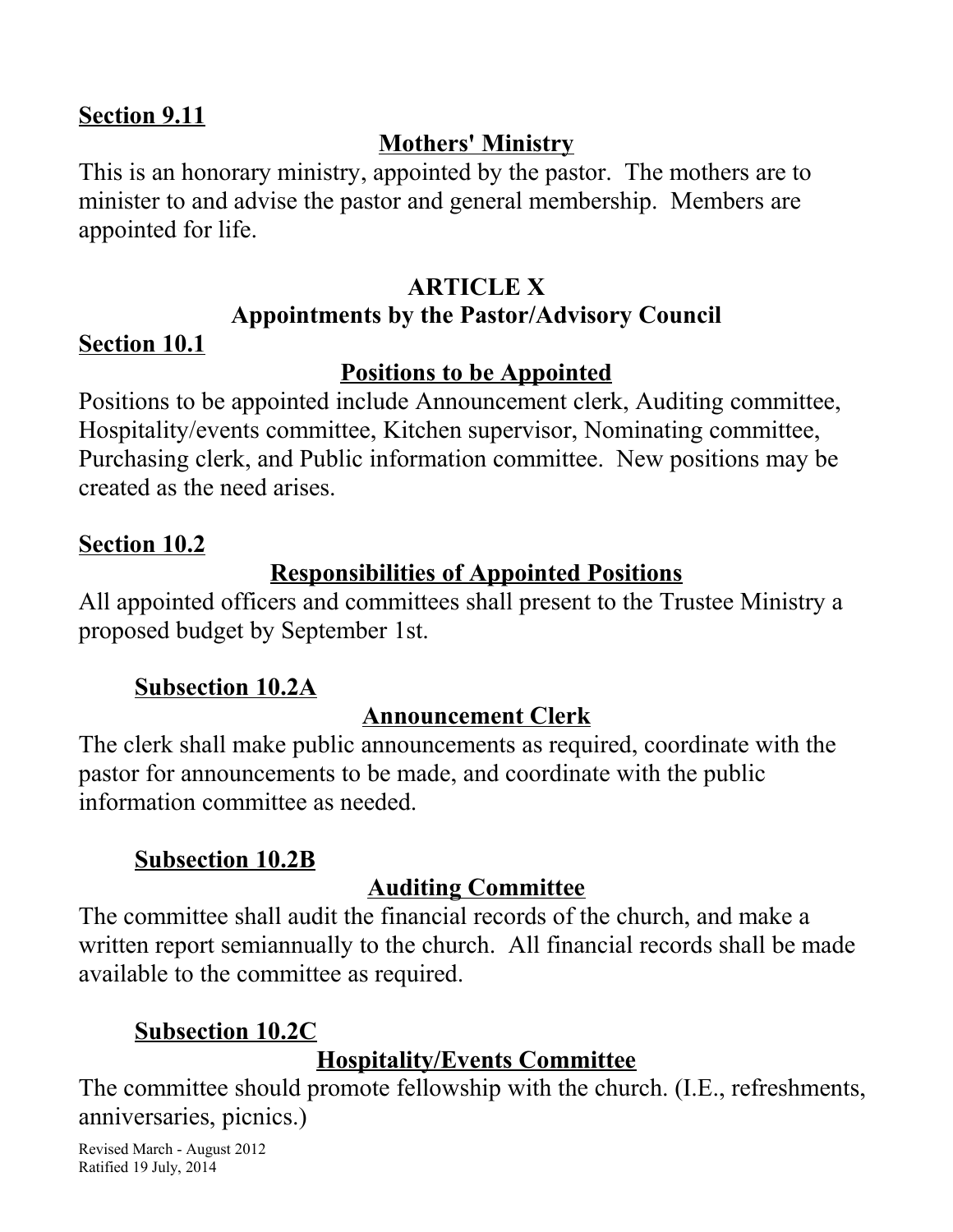### **Subsection 10.2D**

### **Kitchen Supervisor**

The supervisor will coordinate all kitchen activities.

#### **Subsection 10.2E**

#### **Nominating Committee**

The committee shall prepare and maintain a list of qualified persons to fill all vacancies of the church (except the pastorate). Interview nominees to ascertain their qualification and willingness to serve, recommend one or more persons to fill each position during the October Quarterly Business Meeting, and recommend to the church the names of persons to fill vacancies throughout the year as required.

#### **Subsection 10.2F**

### **Purchasing Clerk**

The purchasing clerk shall be the principal purchaser of supplies and materials for the church. Purchase limit shall be in accordance with the authority granted by the Trustee Ministry.

### **Subsection 10.2G**

### **Public Information Committee**

The committee shall include members of the publicity, bulletin board and newsletter committees. It shall utilize appropriate media resources to inform the members of the community about various church related programs and activities, publish newsworthy articles, with mailings to members who live out of town or may be shut-in, and maintain church bulletin boards. All activities of this committee shall be coordinated with other church groups and final approval given by the pastor.

#### **ARTICLE XI Financial Procedures**

### **Section 11.1**

#### **Income**

All funds for the support of the church shall be from tithes and offerings. Auxiliaries may receive special offerings from the membership. No projects will be financed by dinner sales, solicitations, raffles, etc.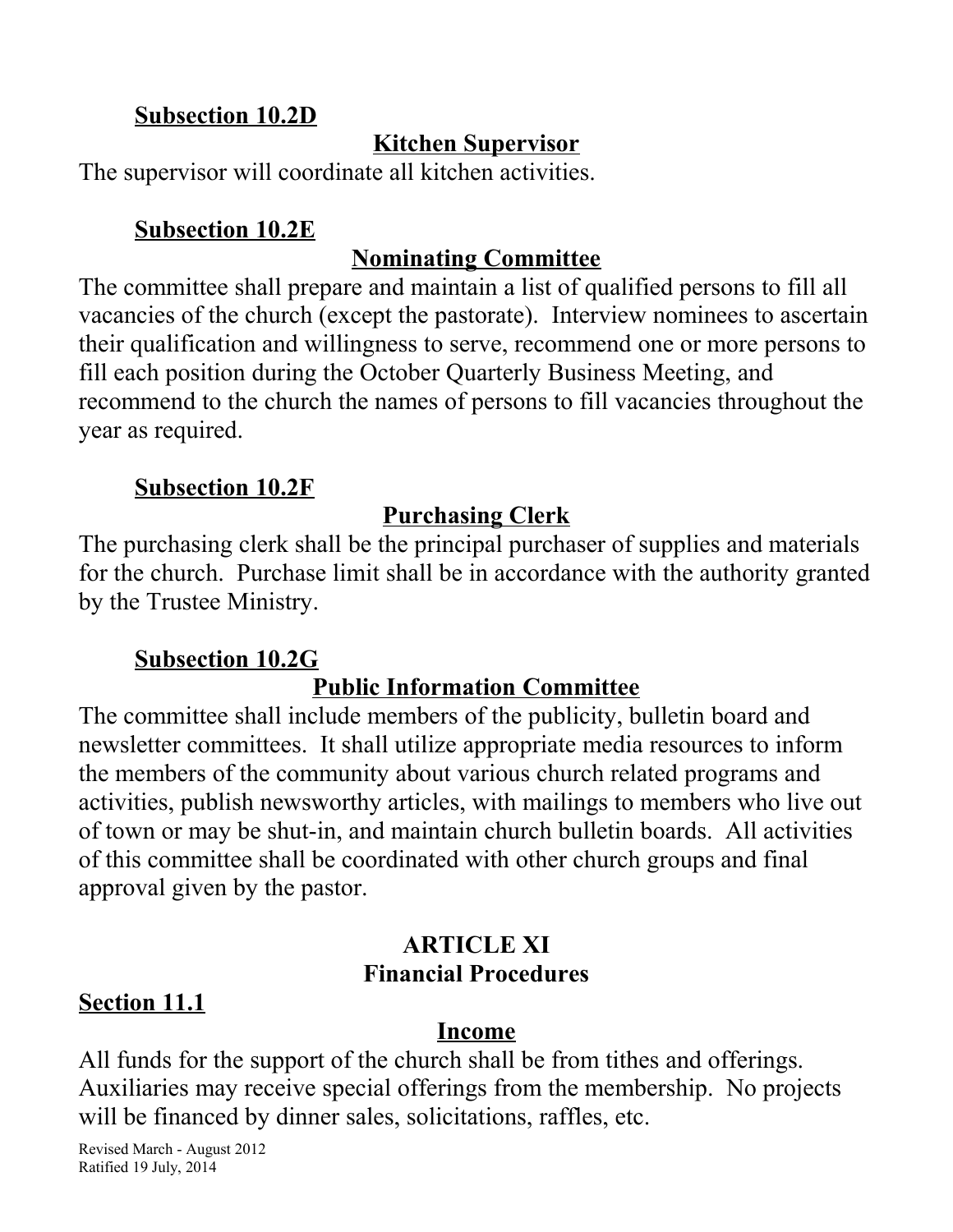#### **Section 11.2**

#### **Disbursement**

Disbursement of funds shall be made by the church treasurer or as specified in this constitution.

#### **Section 11.3**

#### **Procedures Manual**

**Subsection 11.3A**

**Program Allocations**

#### **Subsection 11.3A1**

#### **Budget Requests**

Each ministry must submit an annual budget request in September for the upcoming calendar year, to be approved by the Trustee Ministry. Failure to submit a budget request would annul all expenditures for that ministry for the following calendar year.

#### **Subsection 11.3A2**

#### **Budget Allocation and Finalization**

After allocations have been made to the requesting ministry, each ministry is required to submit a finalized, itemized budget to the Trustee Ministry by an announced date. Each ministry has spending authority as stated within their itemized budget. The financial secretary has authority to adjust ministry budgets by 10%; however, departments must operate within their annual allocation.

#### **Subsection 11.3B**

### **Expenditure of Funds**

All signed vouchers must be submitted to the financial secretary two weeks prior to the date needed. The financial secretary will verify that there are adequate funds available in the appropriate account. All requests for funds must meet parameters in the pre-approved budget. All expenditures must be reconciled within seven days of the event and returned to the financial secretary. (The financial secretary must receive the original receipt.) The financial Secretary will submit a summary of expenditures to the Trustee Chairperson at the end of each month.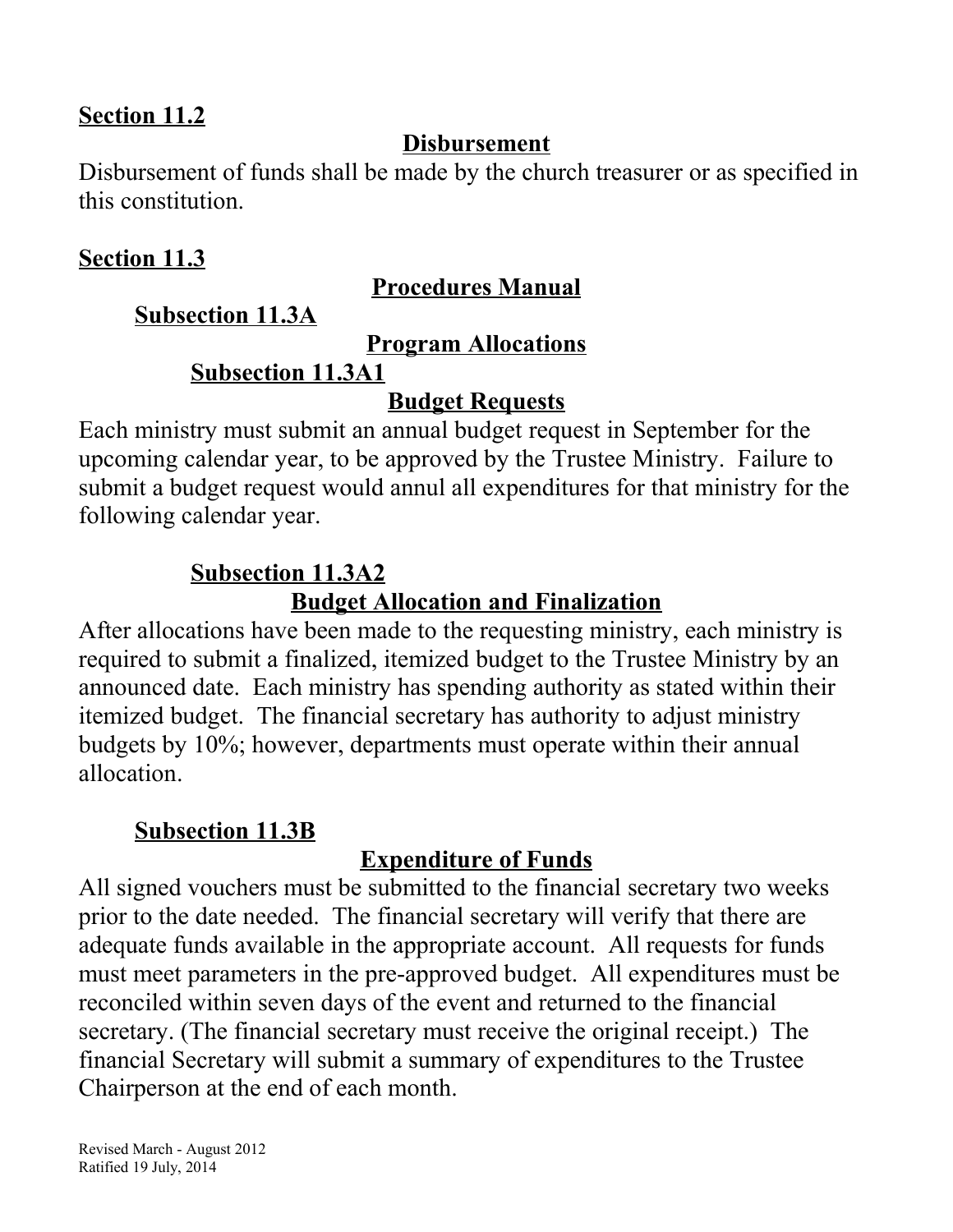#### **Subsection 11.3C Reimbursement Authority Subsection 11.3C1 Authorized Reimbursements**

Legitimate, authorized, out-of-pocket, emergency expenses may be reimbursed. The Trustee Ministry will determine the legitimacy of these expenses and has approval/disapproval authority. A member whose request for reimbursement is denied by the Trustee Ministry may appeal the decision at the quarterly business meeting of the church body immediately following the denial. Examples of legitimate, authorized, out-of-pocket expenses include but are not limited to payment for repair of a garage door or church door that will not close/lock, other emergency repairs of the church or vehicle, deposits paid for emergency repairs and towing of a church vehicle.

# **Subsection 11.3C2**

# **Unauthorized Reimbursements**

Illegitimate, unauthorized, out-of-pocket expenses include but are not limited to spending in excess of an amount approved on a Funds Request Voucher, spending that was not approved in advance or for which no voucher was submitted, purchasing of meals, music, equipment, office or building supplies, bus, train, or airline tickets or any non-emergency, approved or non-approved item not submitted on a Funds Request Voucher.

### **Subsection 11.3D**

# **Exposure (Emergency)**

This budgeted category is for unanticipated costs that might expose the church's liability or significantly hinder the church's ministry. These funds are limited to church costs that could not be foreseen. Expenditure of these funds requires a unanimous approval of the Trustee Ministry.

# **Subsection 11.3E**

# **Quarterly Reconciliation**

At every quarterly meeting, reports on the church finances must be presented.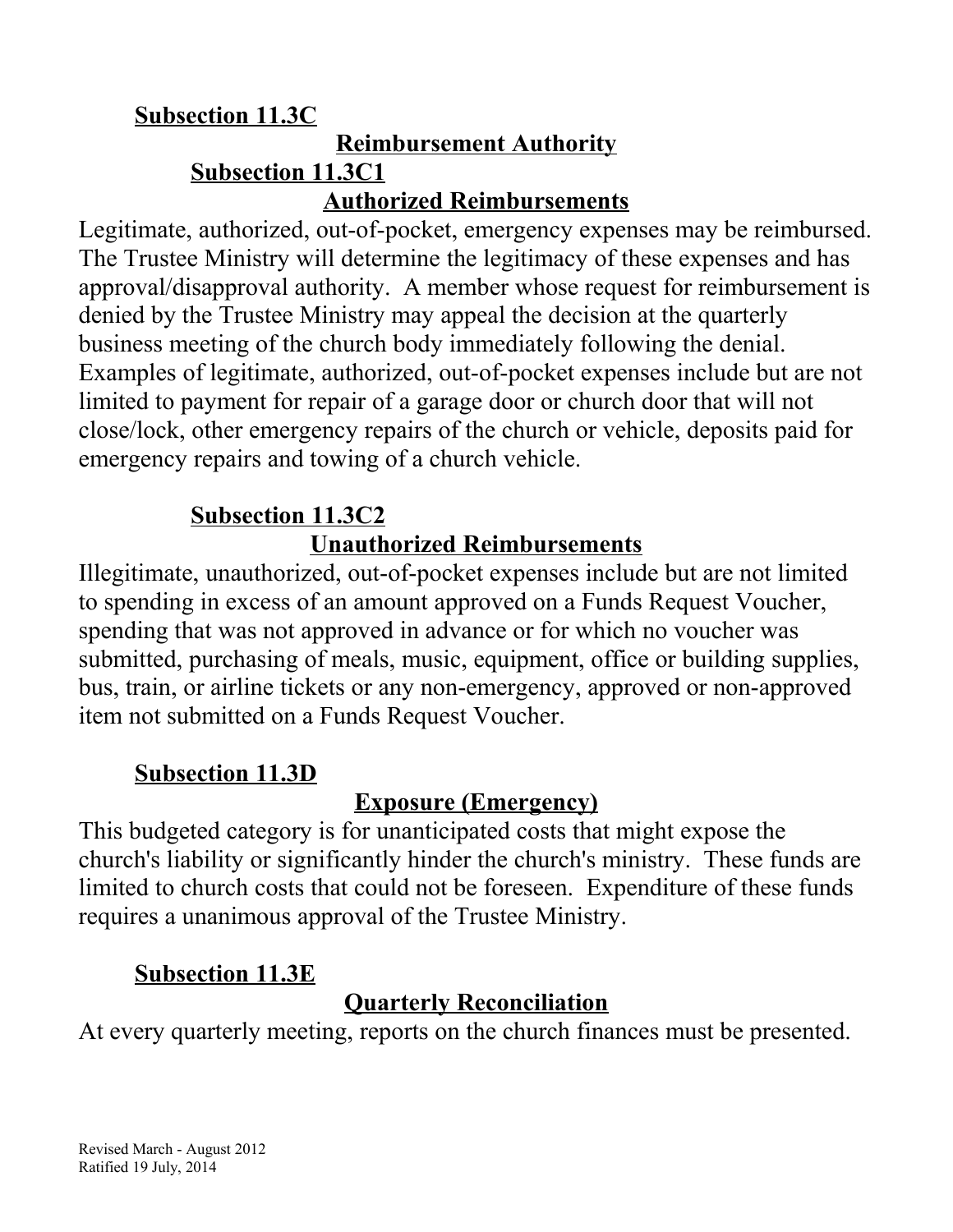### **Subsection 11.3E1**

### **Financial Report**

The financial report is to be presented by the financial secretary. It will include all monies received for the quarter. It will be categorized by tithe, general offering, building fund, etc.

### **Subsection 11.3E2**

## **Treasury Report**

The treasury report is to be presented by the treasurer. It will include the total income received from the financial secretary and itemized expenditures for the quarter.

# **Subsection 11.3E3 Ministerial Budget Status Report**

The ministerial budget status report is to be presented by the financial secretary. It will give all funds received by the ministry and the amount remaining in the budget for the current year.

# **Subsection 11.3F**

# **Funds Request Voucher Processing Procedures**

Every request for funds shall be processed through the Trustee Ministry via the voucher process in accordance with policies and procedures established by the Calvary Baptist Church Trustee Ministry. The funds request voucher is used to document and track expenditures made by various ministries of the church. This accountability is critical for managing and controlling spending transactions attributable to each ministry. To ensure an accurate, proper and efficient disbursement and accounting system, funds shall not be disbursed to any ministry without a funds request voucher. Vouchers should be completed in their entirety, and signed by the ministry chairperson or vice chairperson prior to submission to the financial secretary. The financial secretary will then ensure that the funds requested are within the operating budget of the ministry. The voucher will be considered by the trustees at the following trustee meeting, and, if approved, submitted to the treasurer for disbursement of funds. No incomplete voucher will be considered for disbursement.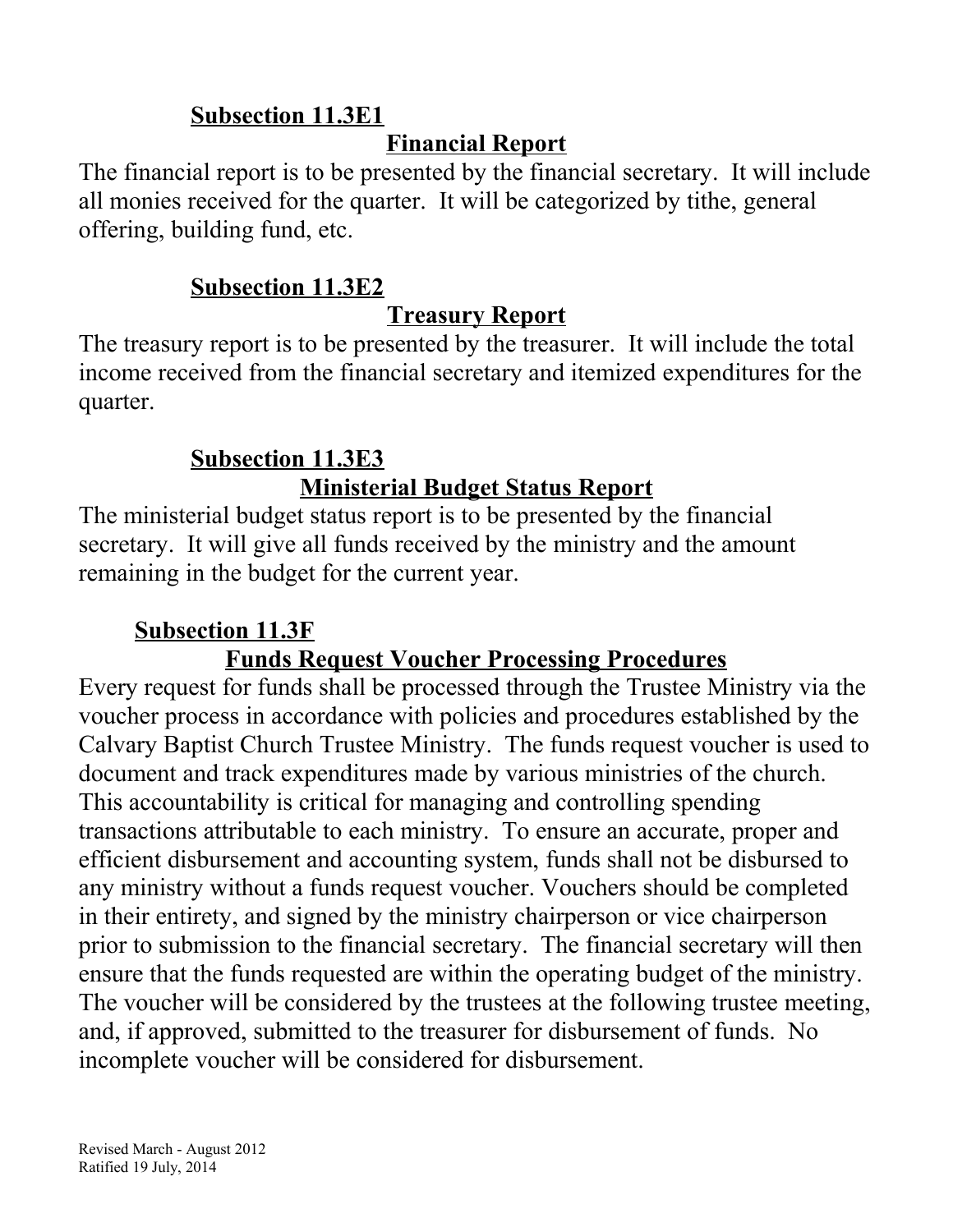### **ARTICLE XII Elections and Voting**

### **Section 12.1**

### **General Elections**

The annual election of officers shall be held during a general church meeting held in November. At the October Quarterly Business Meeting, the nominating committee shall present to the church the names of one or more persons for each office to be filled. At the time of the general election any member present and qualified to vote may place in nomination the name of any eligible person present. A nominee must receive the majority of the ballots cast to be elected. Members must be present at the election meeting to cast their votes.

### **Section 12.2**

## **Qualification of Voters**

Members must be eighteen years of age to vote on matters pertaining to the purchase, sale or mortgage of property. Members twelve years of age may vote on all other issues.

### **Section 12.3**

### **Vacancies**

Vacancies occurring during the year may be filled at any business meeting. The nominating committee shall present to the church, nominees for the vacancies to be filled.

### **Section 12.4**

# **Purchase and Sale of Property**

An affirmative vote of two-thirds of the members present and qualified to vote (eighteen years of age) shall be necessary for the purchase or sale of property. Notice of such intention to purchase or sell shall be read from the pulpit on two successive Sundays prior to the election meeting.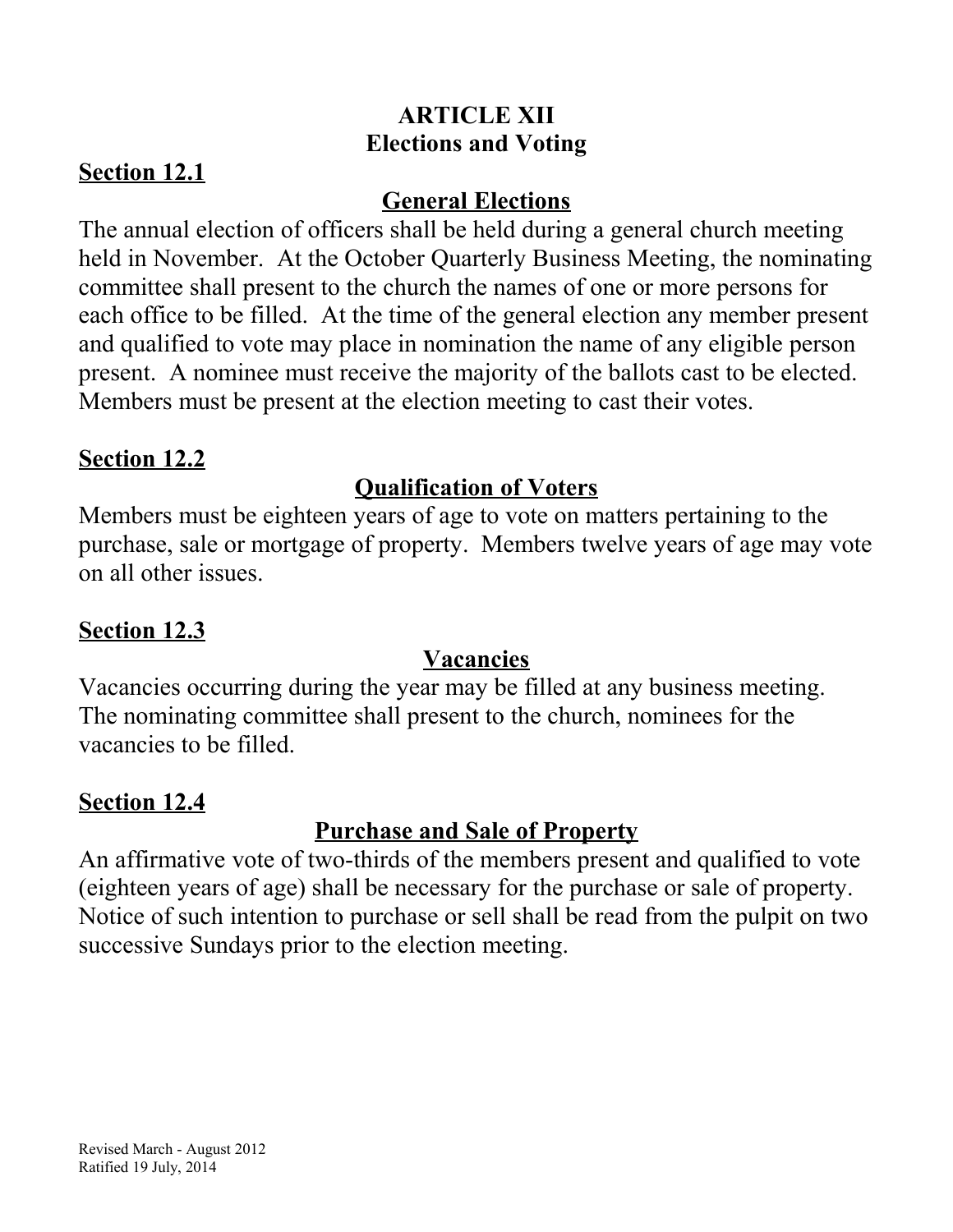### **ARTICLE XIII Meetings**

### **Section 13.1**

### **Quorum and Calling of Meetings**

A quorum for the transaction of business shall be twelve members. Special business meetings may be called by the pastor, advisory council, or by five members in good standing who are qualified to vote. Notice of such meetings and the purpose shall be given from the pulpit on the Sunday preceding the date of the meeting. The church may, however, act on the appointment of delegates to councils, associations, and conventions at any regular service, but not upon ordinary business.

### **Section 13.2**

## **Worship Services**

Public services shall be on the Lord's day to include Sunday School, morning worship and youth church. The Lord's Supper shall be observed on the first Sunday of each month and at such other times as the pastor may determine. Other religious meetings may be scheduled by the pastor, the advisory council, or by vote of the church.

### **Section 13.3**

### **Quarterly Business Meetings**

Quarterly business meetings shall be held in January, April, July and October.

### **Section 13.4**

# **Annual Business Meeting**

The annual business meeting shall be held during the first quarterly meeting in January to receive final written reports of individuals, committees, ministries, and departments.

### **Section 13.5**

# **Church Budget and Election of Officers**

The annual budget shall be presented to the church for study during the quarterly business meeting in October. The budget shall be adopted during the election of officers held in November.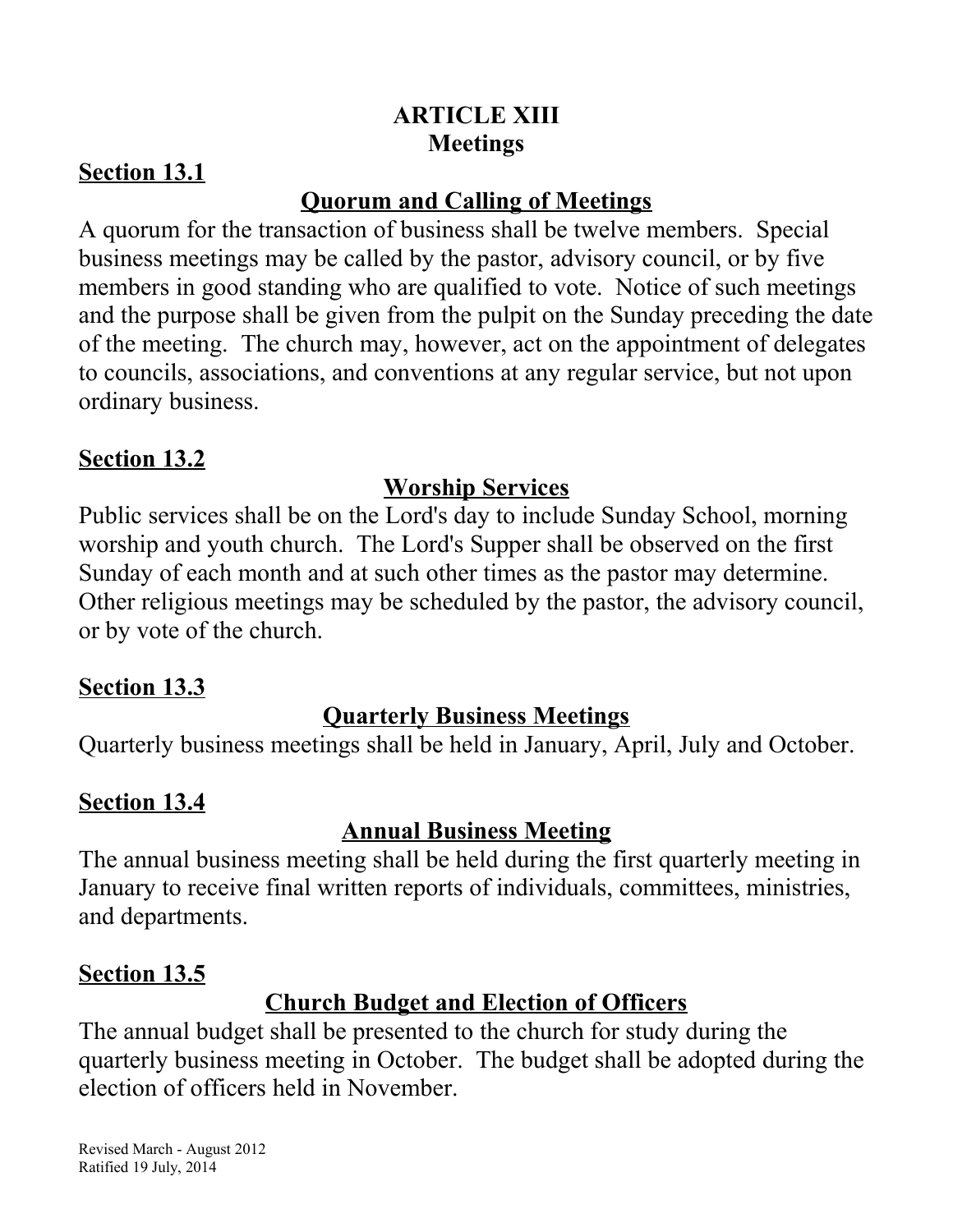### **ARTICLE XIV Salaried Employees**

### **Section 14.1**

### **Employees**

The trustee ministry shall employ all paid church employees except the pastor. The trustees shall monitor employees, and may terminate employees for unsatisfactory performance.

### **Subsection 14.1A**

### **Custodian**

The custodian is engaged by and responsible to the trustees. The custodian shall be responsible for keeping the property clean and in good order. Care for the grounds shall include mowing, watering, snow removal and general upkeep as required.

### **Subsection 14.1B**

## **Music Director**

Musicians shall render music as required on Sunday and at special services/events. They shall be under the supervision of the trustee ministry for payment and services.

### **Subsection 14.1C**

# **Pastor's Retirement Plan**

The Pastor's Retirement Plan is established in accordance with the principals of Christian stewardship. The Trustee Ministry will monitor the fund with the assistance of an outside financial expert/advisor. The pastor will be vested in the retirement plan after serving five years at Calvary. Upon completion of the initial five years, the plan calls for increments of 2% per year up to 50% of the highest annual salary earned. To be eligible for his full retirement compensation, the pastor would have to serve 30 years or reach the age of 62. The retirement compensation will begin on the first day of the month following the pastor's retirement. If the pastor resigns prior to retirement eligibility, the pastor will be given a severance package that equals the highest percentage of pay earned.